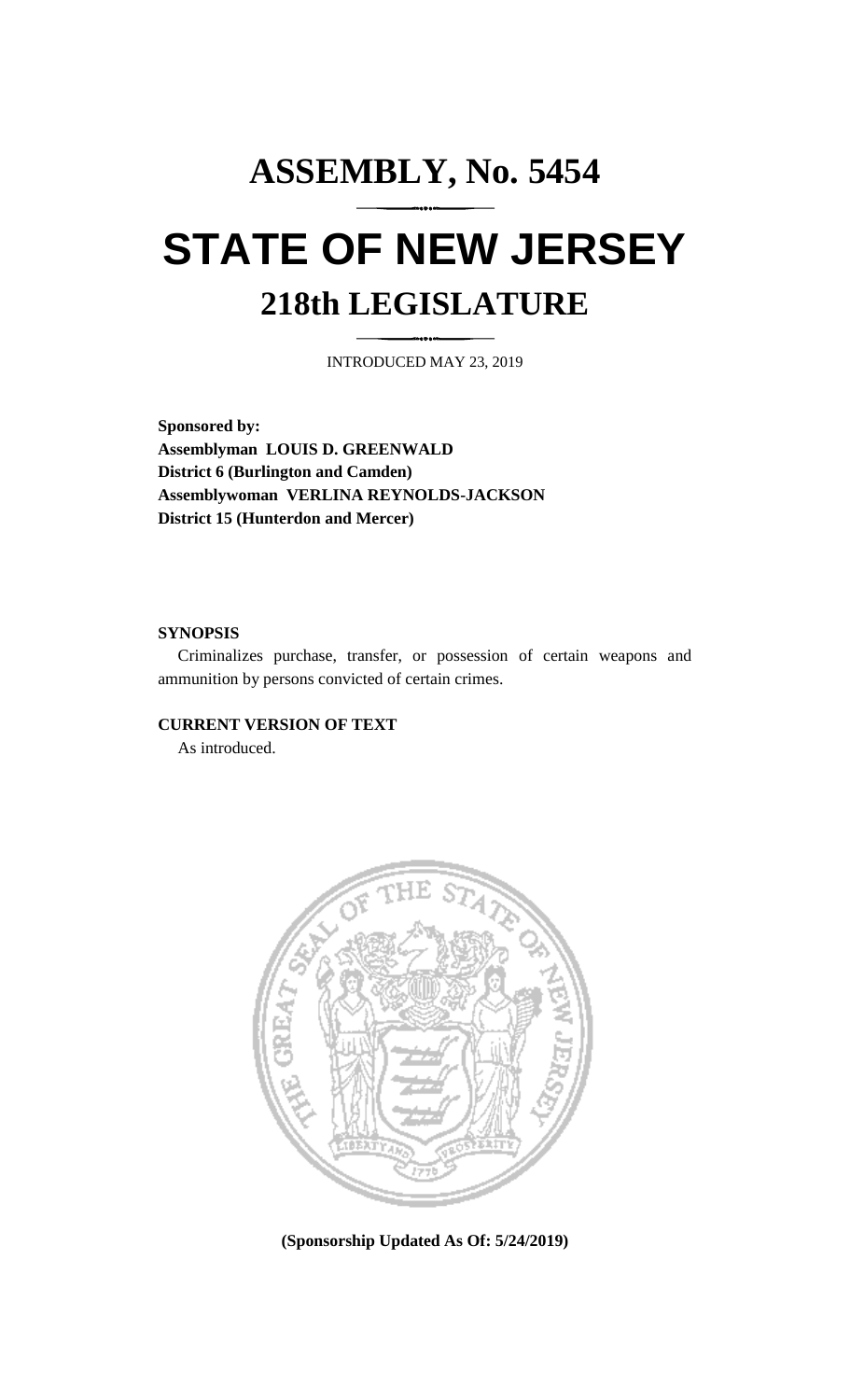**AN ACT** concerning purchase and possession of certain weapons and ammunition and amending various parts of the statutory law. **BE IT ENACTED** *by the Senate and General Assembly of the State of New Jersey:* 7 1. Section 6 of P.L.1979, c.179 (C.2C:39-7) is amended to read as follows: 6. Certain Persons Not to Have Weapons or Ammunition. a. Except as provided in subsection b. of this section, any person, having been convicted in this State or elsewhere of the crime, or an attempt or conspiracy to commit the crime, of aggravated assault, arson, burglary, escape, extortion, homicide, kidnapping, robbery, aggravated sexual assault, sexual assault, bias 15 intimidation in violation of N.J.S.2C:16-1, carjacking in violation of section 1 of P.L.1993, c.221 (C.2C:15-2), gang criminality in violation of section 1 of P.L.2007, c.341 (C.2C:33-29), racketeering in violation of N.J.S.2C:41-2, terroristic threats in violation of N.J.S.2C:12-3, unlawful possession of a machine gun in violation of subsection a. of N.J.S.2C:39-5, unlawful possession of a handgun in violation of paragraph (1) of subsection b. of N.J.S.2C:39-5, unlawful possession of an assault firearm in violation of subsection 23 f. of N.J.S.2C:39-5, or endangering the welfare of a child pursuant to N.J.S.2C:24-4, whether or not armed with or having in **[**his**]** the person's possession any weapon enumerated in subsection r. of N.J.S.2C:39-1, or any person convicted of a crime, or an attempt or conspiracy to commit a crime, pursuant to the provisions of N.J.S.2C:39-3, N.J.S.2C:39-4 or N.J.S.2C:39-9, or any person who has ever been committed for a mental disorder to any hospital, mental institution or sanitarium unless **[**he**]** the person possesses a certificate of a medical doctor or psychiatrist licensed to practice in New Jersey or other satisfactory proof that **[**he**]** the person is no longer suffering from a mental disorder which interferes with or handicaps **[**him**]** the person in the handling of a firearm, or any person who has been convicted of **[**other than a disorderly persons or petty disorderly persons offense**]** an offense, or an attempt or conspiracy to commit an offense, for the unlawful use, possession or sale of a controlled dangerous substance as defined in N.J.S.2C:35-2, other than a disorderly persons or petty disorderly persons offense, who purchases, owns, possesses or controls any of the **[**said**]** specified weapons or any ammunition as defined in 42 section 2 of P.L.2018, c.35 (C.2C:58-21) is guilty of a crime of the fourth degree. b. (1) A person having been convicted in this State or elsewhere of the crime, or an attempt or conspiracy to commit the

**EXPLANATION – Matter enclosed in bold-faced brackets [thus] in the above bill is not enacted and is intended to be omitted in the law.**

**Matter underlined thus is new matter.**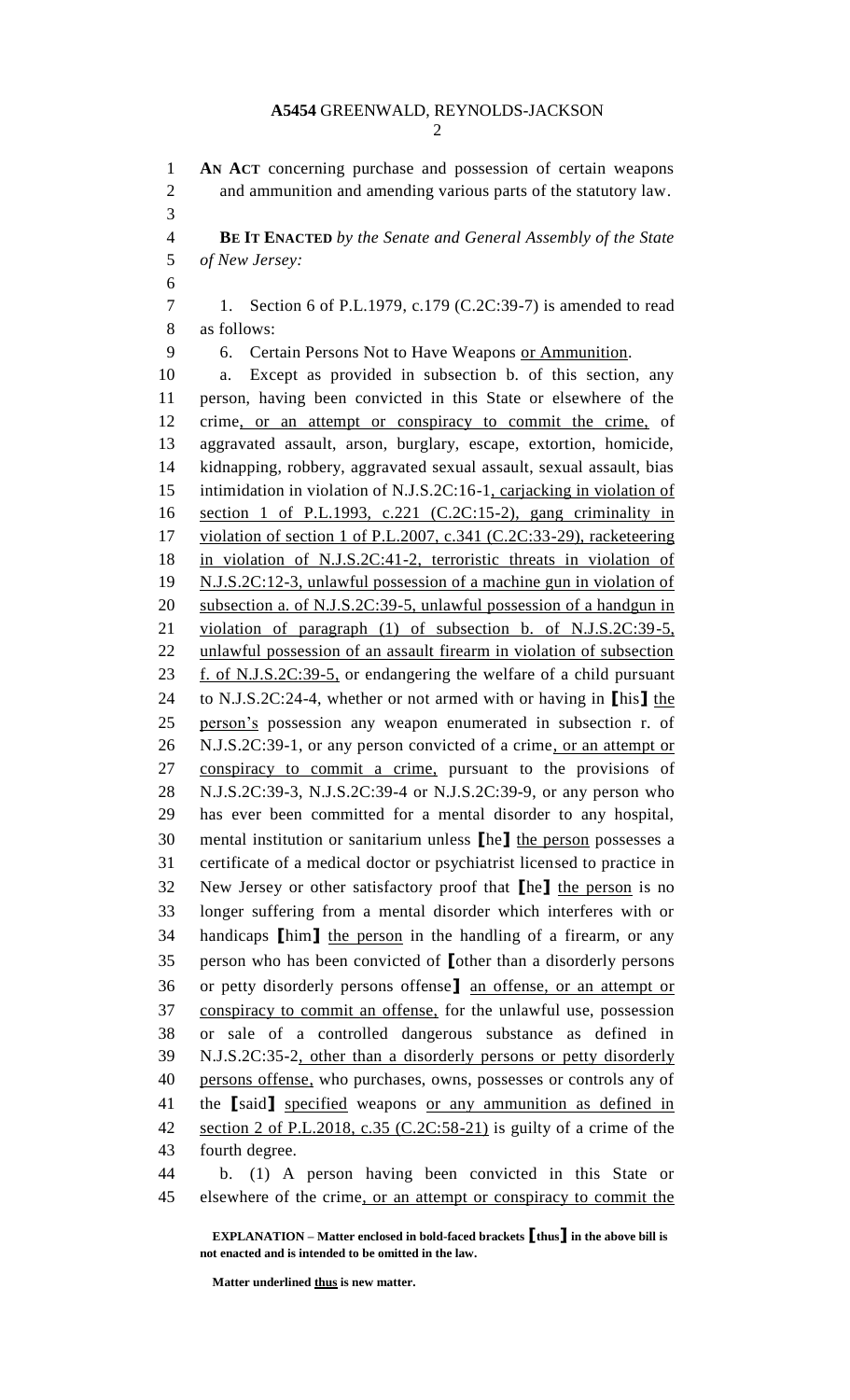crime, of aggravated assault, arson, burglary, escape, extortion, homicide, kidnapping, robbery, aggravated sexual assault, sexual assault, bias intimidation in violation of N.J.S.2C:16-1, carjacking in violation of section 1 of P.L.1993, c.221 (C.2C:15-2), gang 5 criminality in violation of section 1 of P.L.2007, c.341 (C.2C:33- 29), racketeering in violation of N.J.S.2C:41-2, terroristic threats in violation of N.J.S.2C:12-3, unlawful possession of a machine gun in violation of subsection a. of N.J.S.2C:39-5, unlawful possession of a handgun in violation of paragraph (1) of subsection b. of N.J.S.2C:39-5, unlawful possession of an assault firearm in 11 violation of subsection f. of N.J.S.2C:39-5, endangering the welfare of a child pursuant to N.J.S.2C:24-4, stalking pursuant to P.L.1992, c.209 (C.2C:12-10) or a crime, or an attempt or conspiracy to 14 commit a crime, involving domestic violence as defined in section 3 of P.L.1991, c.261 (C.2C:25-19), whether or not armed with or having in **[**his**]** the person's possession a weapon enumerated in subsection r. of N.J.S.2C:39-1, or a person having been convicted of 18 a crime, or an attempt or conspiracy to commit a crime, pursuant to the provisions of N.J.S.2C:35-3 through N.J.S.2C:35-6, inclusive; section 1 of P.L.1987, c.101 (C.2C:35-7); N.J.S.2C:35-11; N.J.S.2C:39-3; N.J.S.2C:39-4; or N.J.S.2C:39-9 who purchases, owns, possesses or controls a firearm is guilty of a crime of the second degree and upon conviction thereof, the person shall be sentenced to a term of imprisonment by the court. The term of imprisonment shall include the imposition of a minimum term, which shall be fixed at five years, during which the defendant shall be ineligible for parole. If the defendant is sentenced to an extended term of imprisonment pursuant to N.J.S.2C:43-7, the extended term of imprisonment shall include the imposition of a minimum term, which shall be fixed at, or between, one-third and one-half of the sentence imposed by the court or five years, whichever is greater, during which the defendant shall be ineligible for parole.

 (2) A person having been convicted in this State or elsewhere of a disorderly persons offense involving domestic violence, whether or not armed with or having in **[**his**]** the person's possession a weapon enumerated in subsection r. of N.J.S.2C:39-1, who purchases, owns, possesses or controls a firearm or ammunition is guilty of a crime of the third degree.

 (3) A person whose firearm is seized pursuant to the "Prevention of Domestic Violence Act of 1991," P.L.1991, c.261 (C.2C:25-17 et seq.) and whose firearm has not been returned, or who is subject to a court order prohibiting the possession of firearms issued pursuant to the "Prevention of Domestic Violence Act of 1991," P.L.1991, c.261 (C.2C:25-17 et seq.) who purchases, owns, possesses or controls a firearm or ammunition is guilty of a crime of the third degree, except that the provisions of this paragraph shall not apply to any law enforcement officer while actually on duty, or to any member of the Armed Forces of the United States or member of the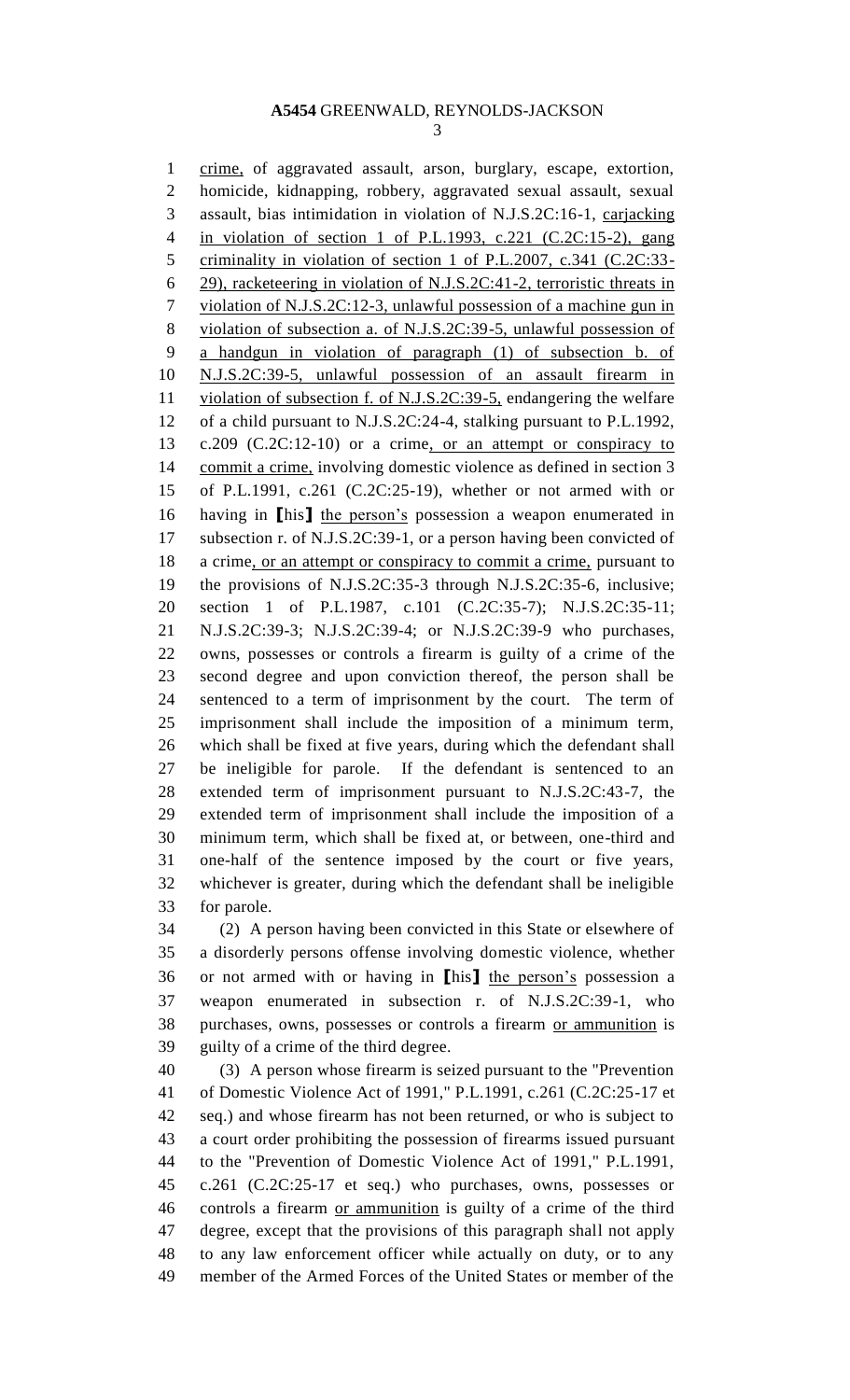National Guard while actually on duty or traveling to or from an authorized place of duty.

 (4) A person who is subject to a court order prohibiting the custody, control, ownership, purchase, possession, or receipt of a firearm or ammunition issued pursuant to the "Extreme Risk Protective Order Act of 2018," P.L.2018, c.35 (C.2C:58-20 et al.) who purchases, acquires, owns, possesses, or controls a firearm or ammunition is guilty of a crime of the third degree.

 c. Whenever any person shall have been convicted in another state, territory, commonwealth or other jurisdiction of the United States, or any country in the world, in a court of competent 12 jurisdiction, of a crime, or an attempt or conspiracy to commit a crime, which in **[**said**]** the other jurisdiction or country is comparable to one of the crimes enumerated in subsection a. or b. of this section, then that person shall be subject to the provisions of this section.

(cf: P.L.2018, c.34, s.13)

2. N.J.S.2C:39-3 is amended to read as follows:

2C:39-3. Prohibited Weapons and Devices.

 a. Destructive devices. Any person who knowingly has in his possession any destructive device is guilty of a crime of the third degree.

 b. Sawed-off shotguns. Any person who knowingly has in his possession any sawed-off shotgun is guilty of a crime of the third degree.

 c. Silencers. Any person who knowingly has in his possession any firearm silencer is guilty of a crime of the fourth degree.

 d. Defaced firearms. Any person who knowingly has in his possession any firearm which has been defaced, except an antique firearm or an antique handgun, is guilty of a crime of the fourth degree.

 e. Certain weapons. Any person who knowingly has in his possession any gravity knife, switchblade knife, dagger, dirk, stiletto, billy, blackjack, metal knuckle, sandclub, slingshot, cestus or similar leather band studded with metal filings or razor blades imbedded in wood, ballistic knife, without any explainable lawful purpose, is guilty of a crime of the fourth degree.

 f. Dum-dum or armor piercing ammunition. (1) Any person, other than a law enforcement officer or persons engaged in activities pursuant to subsection f. of N.J.S.2C:39-6, who knowingly has in his possession any hollow nose or dum-dum bullet, or (2) any person, other than a collector of firearms or ammunition as curios or relics as defined in Title 18, United States Code, section 921 (a) (13) and has in his possession a valid Collector of Curios and Relics License issued by the Bureau of Alcohol, Tobacco, Firearms, and Explosives, who knowingly has in his possession any armor piercing ammunition, as defined in subsection gg. of N.J.S.2C:39-1, is guilty of a crime of the fourth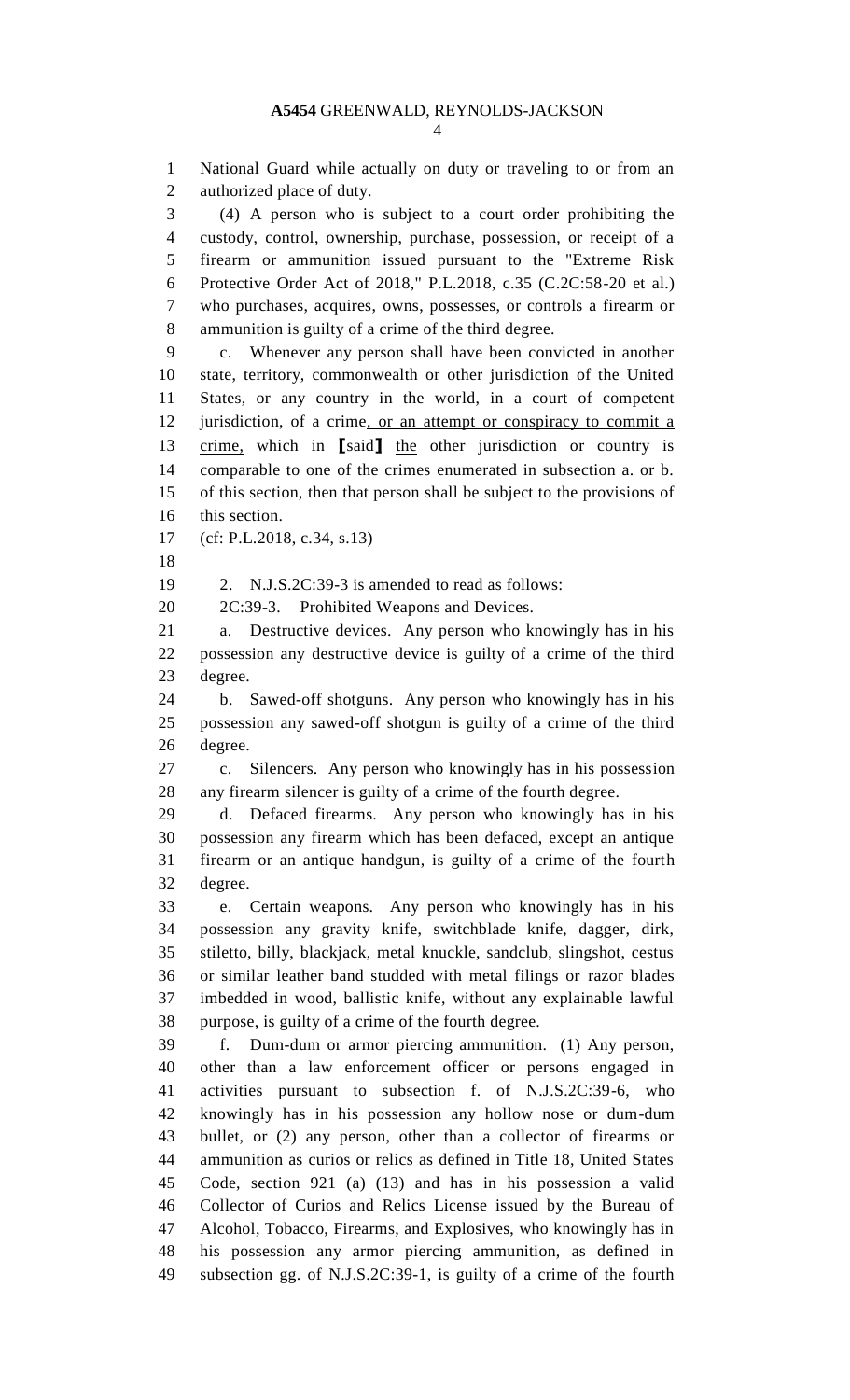degree. For purposes of this section, a collector may possess not more than three examples of each distinctive variation of the ammunition described above. A distinctive variation includes a different head stamp, composition, design, or color.

 g. Exceptions. (1) (a) Nothing in subsection a., b., c., d., e., f., j. or k. of this section shall apply to any member of the Armed Forces of the United States or the National Guard, or except as otherwise provided, to any law enforcement officer while actually on duty or traveling to or from an authorized place of duty, provided that his possession of the prohibited weapon or device has been duly authorized under the applicable laws, regulations or military or law enforcement orders.

 (b) Nothing in subsection j. of this section shall apply to a law enforcement officer who possesses and carries while off-duty a large capacity ammunition magazine capable of holding not more than 17 rounds of ammunition that can be fed continuously and directly into a semi-automatic firearm.

 (c) Notwithstanding subparagraph (b) of this paragraph, subsection j. of this section shall not apply to a law enforcement officer who possesses and carries while off-duty a large capacity ammunition magazine capable of holding more than 17 rounds of ammunition that can be fed continuously and directly into a semi- automatic firearm provided the large capacity ammunition magazine is used with a service firearm issued to the officer by the officer's employer for use in the officer's official duties.

 (d) Nothing in subsection h. of this section shall apply to any law enforcement officer who is exempted from the provisions of that subsection by the Attorney General. Nothing in this section shall apply to the possession of any weapon or device by a law enforcement officer who has confiscated, seized or otherwise taken possession of said weapon or device as evidence of the commission of a crime or because he believed it to be possessed illegally by the person from whom it was taken, provided that said law enforcement officer promptly notifies his superiors of his possession of such prohibited weapon or device.

36 (2) (a) Nothing in paragraph  $(1)$  of subsection f.  $[(1)]$  of this section shall be construed to prevent a person from keeping such ammunition at his dwelling, premises or other land owned or possessed by him, or from carrying such ammunition from the place of purchase to said dwelling or land, nor shall paragraph (1) of subsection f. **[**(1)**]** of this section be construed to prevent any licensed retail or wholesale firearms dealer from possessing such ammunition at its licensed premises, provided that the seller of any such ammunition shall maintain a record of the name, age and place of residence of any purchaser who is not a licensed dealer, together with the date of sale and quantity of ammunition sold.

 (b) Nothing in paragraph (1) of subsection f. **[**(1)**]** of this section shall be construed to prevent a designated employee or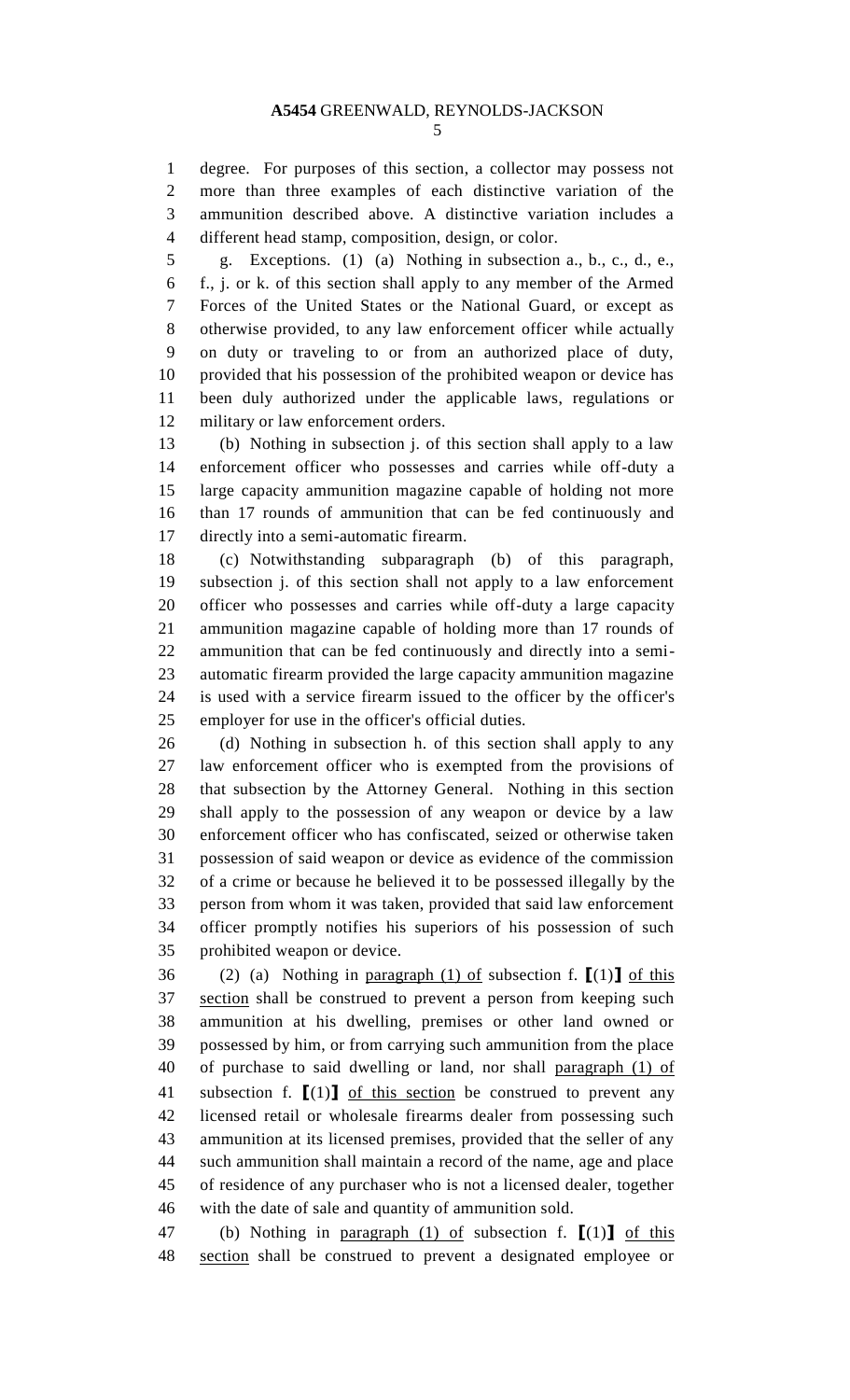designated licensed agent for a nuclear power plant under the license of the Nuclear Regulatory Commission from possessing hollow nose ammunition while in the actual performance of his official duties, if the federal licensee certifies that the designated employee or designated licensed agent is assigned to perform site protection, guard, armed response or armed escort duties and is appropriately trained and qualified, as prescribed by federal regulation, to perform those duties.

 (3) Nothing in paragraph (2) of subsection f. or in subsection j. of this section shall be construed to prevent any licensed retail or wholesale firearms dealer from possessing that ammunition or large capacity ammunition magazine at its licensed premises for sale or disposition to another licensed dealer, the Armed Forces of the United States or the National Guard, or to a law enforcement agency, provided that the seller maintains a record of any sale or disposition to a law enforcement agency. The record shall include the name of the purchasing agency, together with written authorization of the chief of police or highest ranking official of the agency, the name and rank of the purchasing law enforcement officer, if applicable, and the date, time and amount of ammunition sold or otherwise disposed. A copy of this record shall be forwarded by the seller to the Superintendent of the Division of State Police within 48 hours of the sale or disposition.

 (4) Nothing in subsection a. of this section shall be construed to apply to antique cannons as exempted in subsection d. of N.J.S.2C:39-6.

 (5) Nothing in subsection c. of this section shall be construed to apply to any person who is specifically identified in a special deer management permit issued by the Division of Fish and Wildlife to utilize a firearm silencer as part of an alternative deer control method implemented in accordance with a special deer management permit issued pursuant to section 4 of P.L.2000, c.46 (C.23:4-42.6), while the person is in the actual performance of the permitted alternative deer control method and while going to and from the place where the permitted alternative deer control method is being utilized. This exception shall not, however, otherwise apply to any person to authorize the purchase or possession of a firearm silencer. h. Stun guns. Any person who knowingly has in his possession any stun gun is guilty of a crime of the fourth degree.

 i. Nothing in subsection e. of this section shall be construed to prevent any guard in the employ of a private security company, who is licensed to carry a firearm, from the possession of a nightstick when in the actual performance of his official duties, provided that he has satisfactorily completed a training course approved by the Police Training Commission in the use of a nightstick.

 j. Any person who knowingly has in his possession a large capacity ammunition magazine is guilty of a crime of the fourth degree unless the person has registered: (1) an assault firearm pursuant to section 11 of P.L.1990, c.32 (C.2C:58-12) and the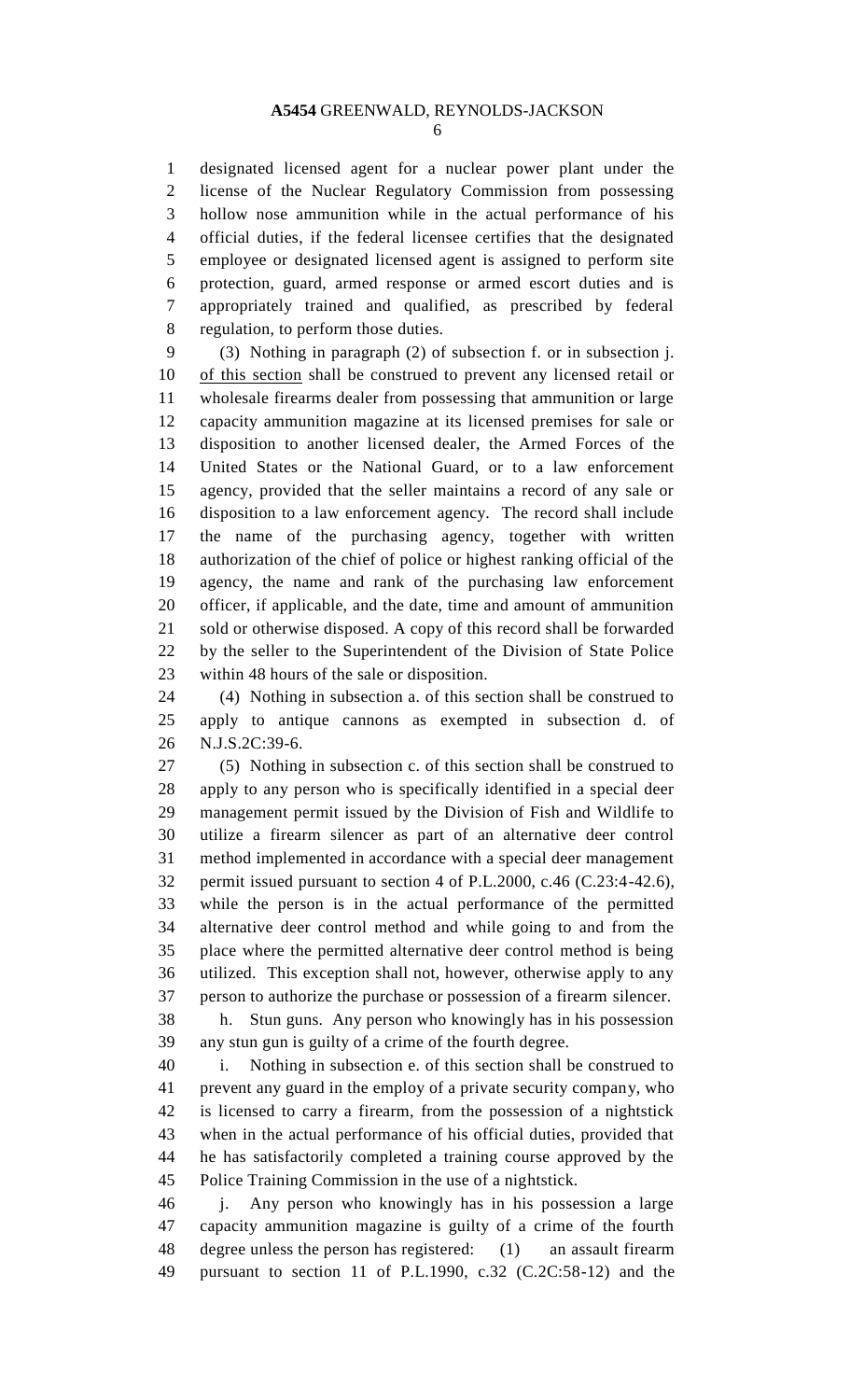magazine is maintained and used in connection with participation in

competitive shooting matches sanctioned by the Director of Civilian

Marksmanship of the United States Department of the Army; or

 (2) a firearm with a fixed magazine capacity or detachable magazine capable of holding up to 15 rounds pursuant to section 7 of P.L.2018, c.39 (C.2C:39-20).

 k. Handcuffs. Any person who knowingly has in his possession handcuffs as defined in P.L.1991, c.437 (C.2C:39-9.2), under circumstances not manifestly appropriate for such lawful uses as handcuffs may have, is guilty of a disorderly persons offense. A law enforcement officer shall confiscate handcuffs possessed in violation of the law.

13 l. Bump stock or trigger crank. Any person who knowingly possesses a bump stock as defined in subsection ee. of N.J.S.2C:39- 1 or a trigger crank as defined in subsection ff. of N.J.S.2C:39-1, regardless of whether the person is in possession of a firearm, is guilty of a crime of the third degree.

 m. Covert or undetectable firearms. Any person who knowingly possesses any covert firearm as defined in subsection hh. of N.J.S.2C:39-1, an undetectable firearm as defined in subsection 21 ii. of N.J.S.2C:39-1, or a firearm enclosed in a container or covering that is designed or modified to allow the firearm to be fired while so enclosed and that disguises or obscures the shape of the firearm such that it does not resemble a handgun, rifle, shotgun, or machine gun is guilty of a crime of the third degree.

 Notwithstanding the provisions of N.J.S.2C:1-8 or any other provision of law, a conviction arising out of this subsection shall not merge with a conviction for possessing an assault firearm in violation of subsection f. of N.J.S.2C:39-5 or a machine gun in violation of subsection a. of N.J.S.2C:39-5 and a separate sentence shall be imposed upon each conviction. Notwithstanding the provisions of N.J.S.2C:44-5 or any other provisions of law, the sentence imposed pursuant to this subsection shall be served consecutively to that imposed for unlawfully possessing an assault firearm in violation of subsection f. of N.J.S.2C:39-5.

 n. Firearms without a serial number. Any person who knowingly possesses a firearm manufactured or otherwise assembled using a firearm frame or firearm receiver as defined in subsection k. of N.J.S.2C:39-9 which is not imprinted with a serial 40 number registered with a federally licensed manufacturer including, but not limited to, a firearm manufactured or otherwise assembled from parts purchased or otherwise obtained in violation of subsection k. of N.J.S.2C:39-9, is guilty of a crime of the third degree.

(cf: P.L.2018, c.161, s.1)

3. N.J.S.2C:39-9 is amended to read as follows:

- 2C:39-9. Manufacture, Transport, Disposition and Defacement
- of Weapons and Dangerous Instruments and Appliances.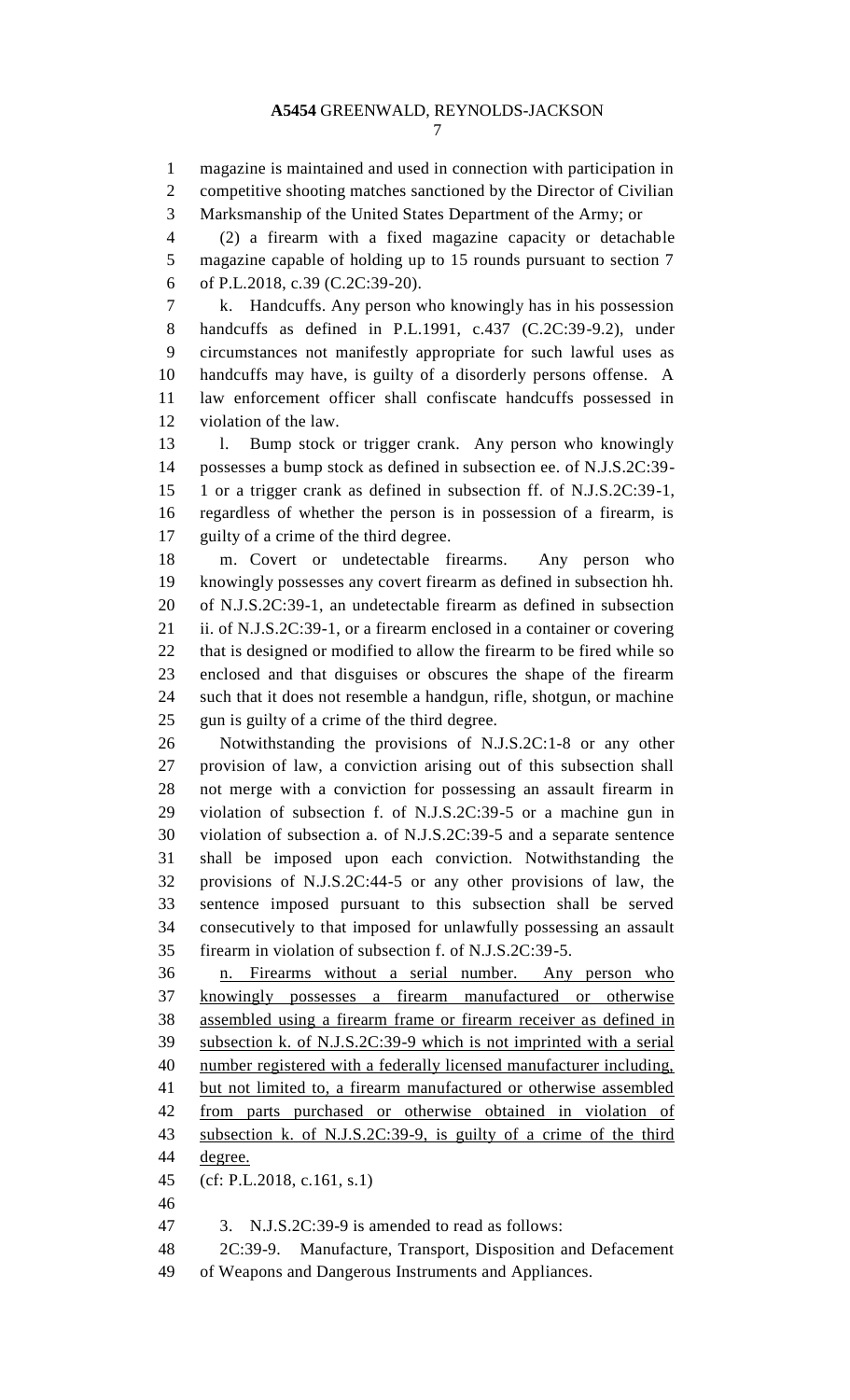a. Machine guns. Any person who manufactures, causes to be manufactured, transports, ships, sells or disposes of any machine gun without being registered or licensed to do so as provided in chapter 58 of Title 2C of the New Jersey Statutes is guilty of a crime of the third degree.

 b. Sawed-off shotguns. Any person who manufactures, causes to be manufactured, transports, ships, sells or disposes of any sawed-off shotgun is guilty of a crime of the third degree.

 c. Firearm silencers. Any person who manufactures, causes to be manufactured, transports, ships, sells or disposes of any firearm silencer is guilty of a crime of the fourth degree.

 d. Weapons. Any person who manufactures, causes to be manufactured, transports, ships, sells or disposes of any weapon, including gravity knives, switchblade knives, ballistic knives, daggers, dirks, stilettos, billies, blackjacks, metal knuckles, sandclubs, slingshots, cesti or similar leather bands studded with metal filings, or, except as otherwise provided in subsection i. of this section, in the case of firearms if he is not licensed or registered to do so as provided in chapter 58 of Title 2C of the New Jersey Statutes, is guilty of a crime of the fourth degree. Any person who manufactures, causes to be manufactured, transports, ships, sells or disposes of any weapon or other device which projects, releases or emits tear gas or other substances intended to produce temporary physical discomfort or permanent injury through being vaporized or otherwise dispensed in the air, which is intended to be used for any purpose other than for authorized military or law enforcement purposes by duly authorized military or law enforcement personnel or the device is for the purpose of personal self-defense, is pocket- sized and contains not more than three-quarters of an ounce of chemical substance not ordinarily capable of lethal use or of inflicting serious bodily injury, or other than to be used by any person permitted to possess such weapon or device under the provisions of subsection d. of N.J.S.2C:39-5, which is intended for use by financial and other business institutions as part of an integrated security system, placed at fixed locations, for the protection of money and property, by the duly authorized personnel of those institutions, is guilty of a crime of the fourth degree.

 e. Defaced firearms. Any person who defaces any firearm is guilty of a crime of the third degree. Any person who knowingly buys, receives, disposes of or conceals a defaced firearm, except an antique firearm or an antique handgun, is guilty of a crime of the fourth degree.

 f. (1) Any person who manufactures, causes to be manufactured, transports, ships, sell, or disposes of any armor piercing ammunition, as defined in subsection gg. of N.J.S.2C:39-1, which is intended to be used for any purpose other than for authorized military or law enforcement purposes by duly authorized military or law enforcement personnel, is guilty of a crime of the fourth degree.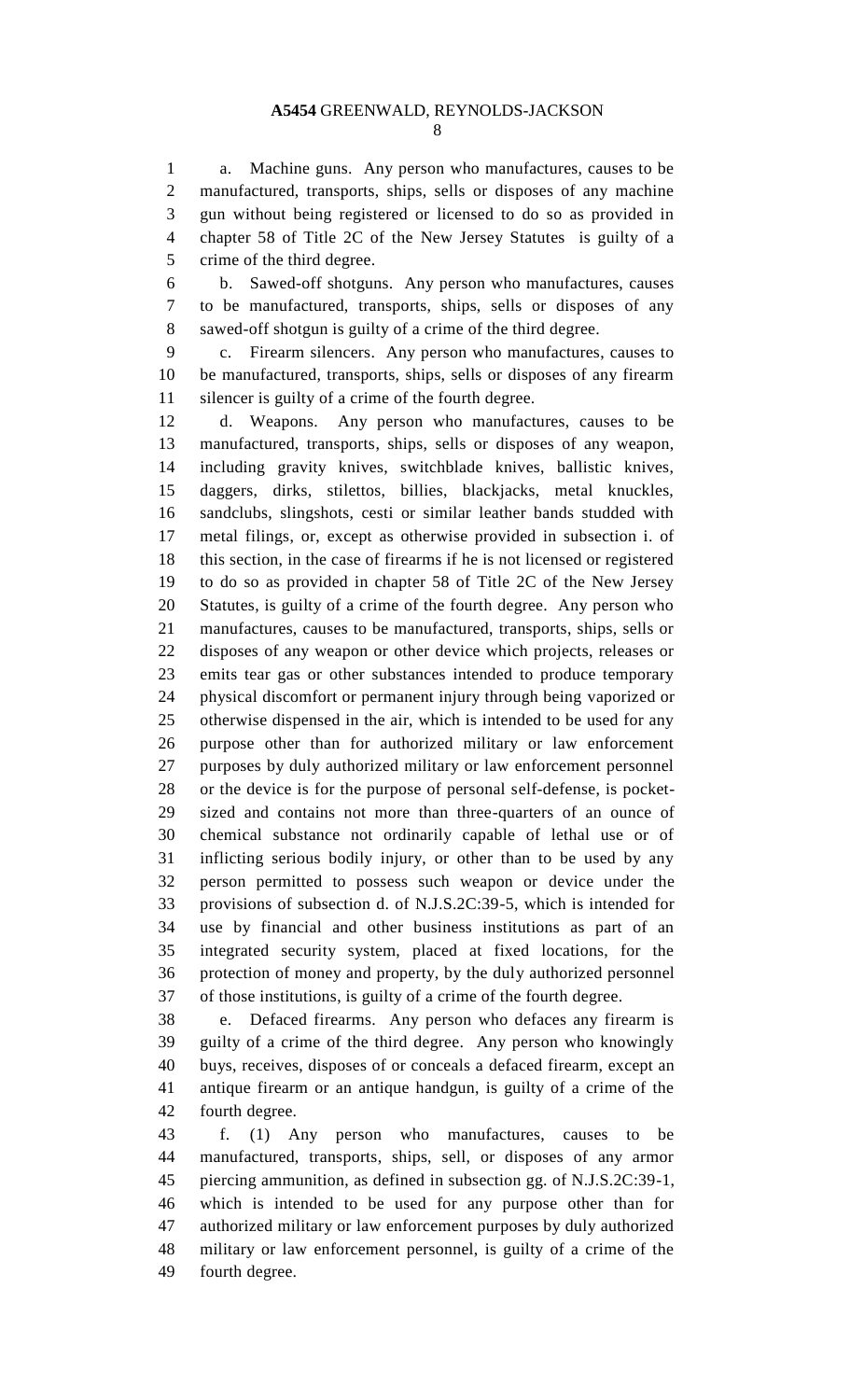(2) Nothing in this subsection shall be construed to prevent a licensed collector of ammunition as defined in paragraph (2) of subsection f. of N.J.S.2C:39-3 from transporting the bullets defined in paragraph (1) of this subsection from (a) any licensed retail or wholesale firearms dealer's place of business to the collector's dwelling, premises, or other land owned or possessed by him, or (b) to or from the collector's dwelling, premises or other land owned or possessed by him to any gun show for the purposes of display, sale, trade, or transfer between collectors, or (c) to or from the collector's dwelling, premises or other land owned or possessed by him to any rifle or pistol club organized in accordance with the rules prescribed by the National Board for the Promotion of Rifle Practice; provided that the club has filed a copy of its charter with the superintendent of the State Police and annually submits a list of its members to the superintendent, and provided further that the ammunition being transported shall be carried not loaded in any firearm and contained in a closed and fastened case, gun box, or locked in the trunk of the automobile in which it is being transported, and the course of travel shall include only such deviations as are reasonably necessary under the circumstances.

 g. Assault firearms. Any person who manufactures, causes to be manufactured, transports, ships, sells or disposes of an assault firearm without being registered or licensed to do so pursuant to N.J.S.2C:58-1 et seq. is guilty of a crime of the third degree.

 h. Large capacity ammunition magazines. Any person who manufactures, causes to be manufactured, transports, ships, sells or disposes of a large capacity ammunition magazine which is intended to be used for any purpose other than for authorized military or law enforcement purposes by duly authorized military or law enforcement personnel is guilty of a crime of the fourth degree.

 i. Transporting firearms into this State for an unlawful sale or transfer. Any person who knowingly transports, ships or otherwise brings into this State any firearm for the purpose of unlawfully selling, transferring, giving, assigning or otherwise disposing of that firearm to another individual is guilty of a crime of the second degree. Any motor vehicle used by a person to transport, ship, or otherwise bring a firearm into this State for unlawful sale or transfer shall be subject to forfeiture in accordance with the provisions of N.J.S.2C:64-1 et seq.; provided however, this forfeiture provision shall not apply to innocent owners, nor shall it affect the rights of a holder of a valid lien.

 The temporary transfer of a firearm shall not constitute a violation of this subsection if that firearm is transferred:

 (1) while hunting or target shooting in accordance with the provisions of section 1 of P.L.1992, c.74 (C.2C:58-3.1);

 (2) for shooting competitions sponsored by a licensed dealer, law enforcement agency, legally recognized military organization, or a rifle or pistol club which has filed a copy of its charter with the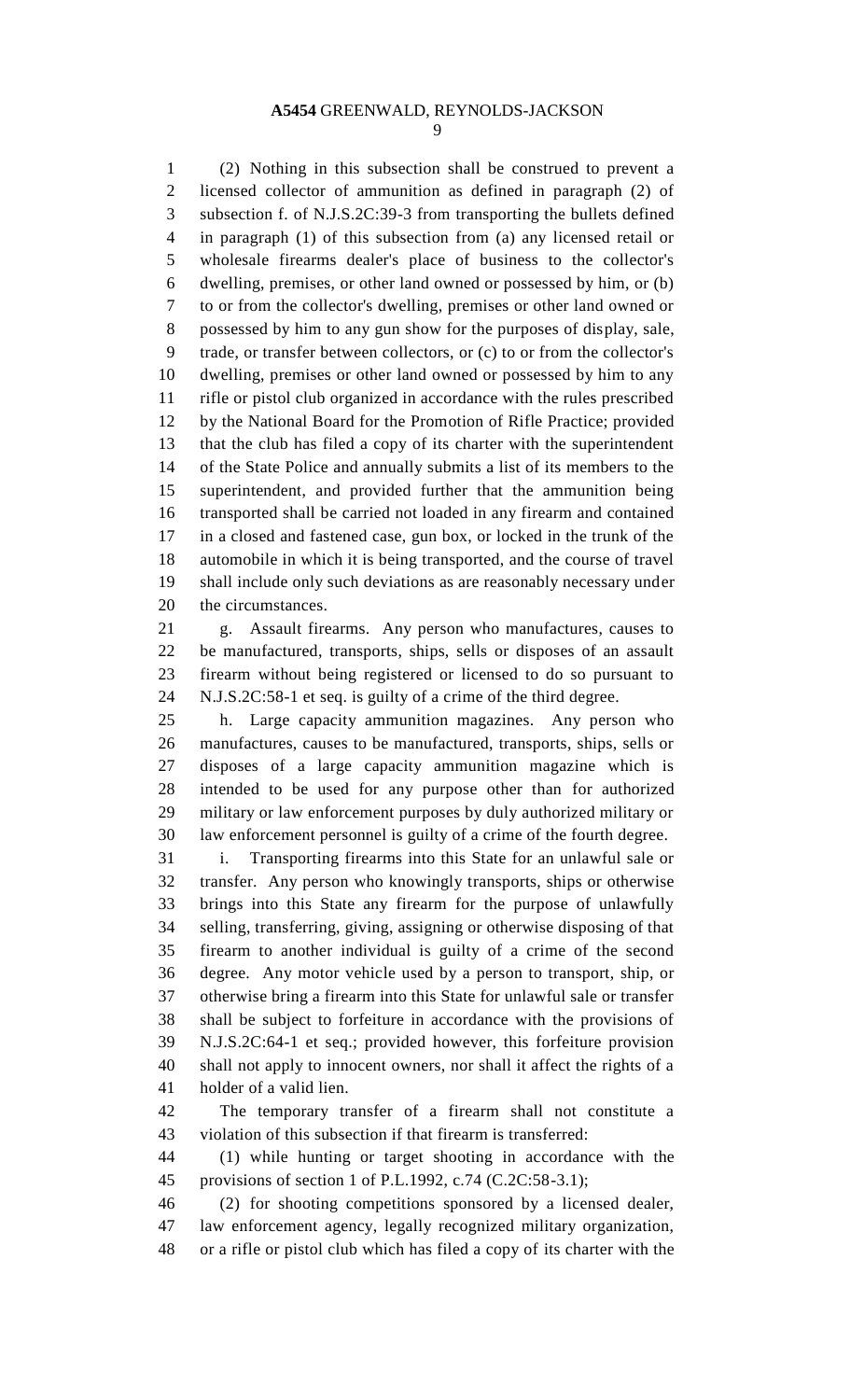superintendent in accordance with the provisions of section 1 of P.L.1992, c.74 (C.2C:58-3.1); or

 (3) for participation in a training course conducted by a certified instructor in accordance with the provisions of section 1 of P.L.1997, c.375 (C.2C:58-3.2).

 The transfer of any firearm that uses air or carbon dioxide to expel a projectile; or the transfer of an antique firearm shall not constitute a violation of this subsection.

 j. Any person who manufactures, causes to be manufactured, transports, ships, sells, or disposes of a bump stock as defined in subsection ee. of N.J.S.2C:39-1 or a trigger crank as defined in subsection ff. of N.J.S.2C:39-1 is guilty of a crime of the third degree.

 k. Purchasing firearm parts to manufacture a firearm without a serial number. In addition to any other criminal penalties provided under law, a person who, with the purpose to manufacture or otherwise assemble a firearm and without being registered or licensed do so as provided in chapter 58 of Title 2C of the New Jersey Statutes, purchases or otherwise obtains separately or as part of a kit a firearm frame or firearm receiver which is not imprinted with a serial number registered with a federally licensed manufacturer or any combination of parts from which a firearm without a serial number may be readily manufactured or otherwise assembled, but which does not have the capacity to function as a firearm unless manufactured or otherwise assembled is guilty of a crime of the third degree. Notwithstanding the provisions of N.J.S.2C:1-8 or any other law, a conviction under this subsection shall not merge with a conviction for any other criminal offense and the court shall impose separate sentences upon a violation of this subsection and any other criminal offense.

 As used in this subsection, "firearm frame or firearm receiver" means the part of a firearm that provides housing for the firearm's internal components, such as the hammer, bolt or breechblock, action, and firing mechanism, and includes without limitation any object or part which is not a firearm frame or receiver in finished form but is designed or intended to be used for that purpose and which may readily be made into a firearm frame or receiver through milling or other means.

 l. Manufacturing or facilitating the manufacture of a firearm using a three-dimensional printer. In addition to any other criminal penalties provided under law it is a third degree crime for:

 (1) a person who is not registered or licensed to do so as a manufacturer as provided in chapter 58 of Title 2C of the New Jersey Statutes, to use a three-dimensional printer or similar device to manufacture or produce a firearm, firearm receiver, magazine, or firearm component; or

 (2) a person to distribute by any means, including the Internet, to a person in New Jersey who is not registered or licensed as a manufacturer as provided in chapter 58 of Title 2C of the New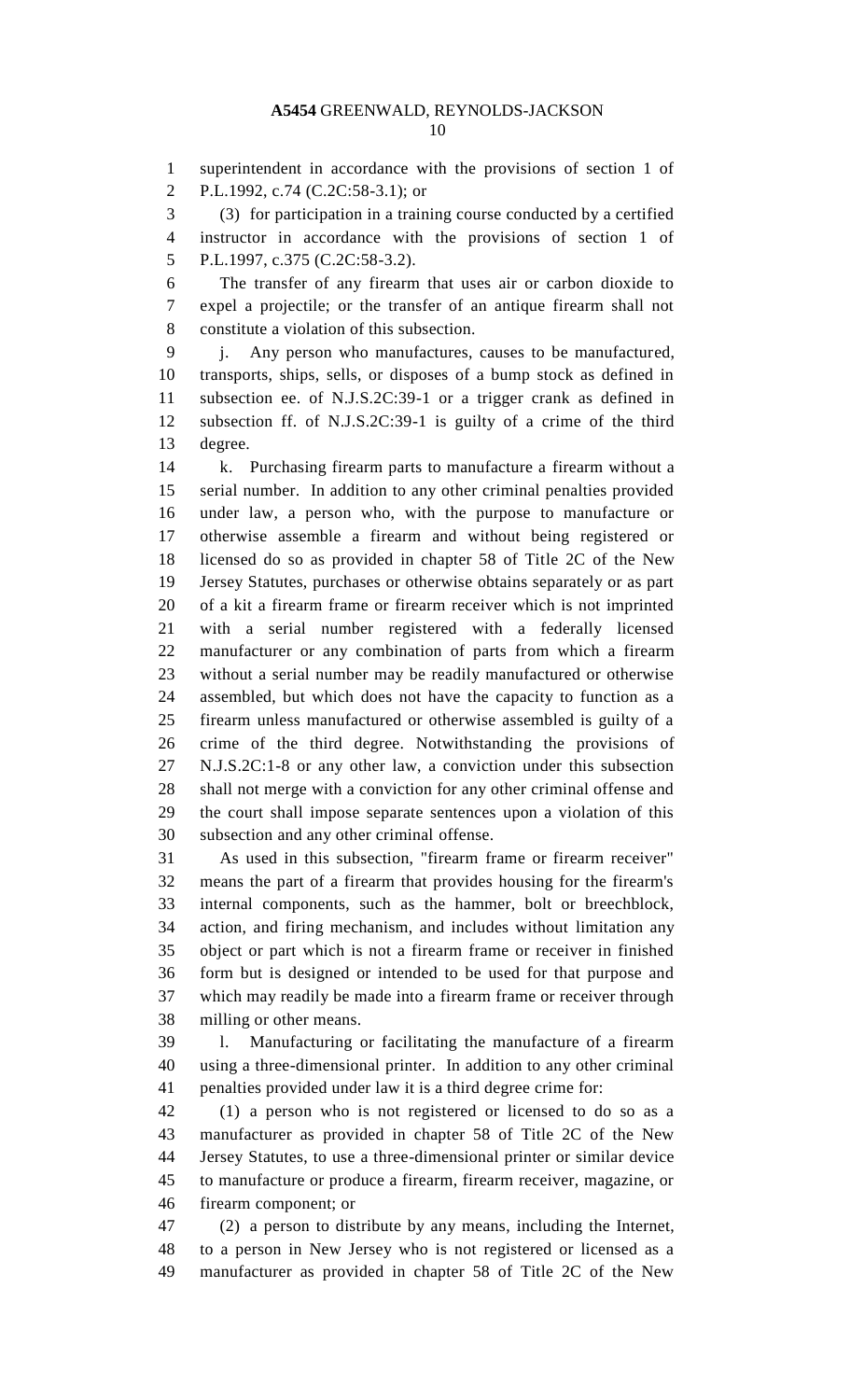Jersey Statutes, digital instructions in the form of computer-aided design files or other code or instructions stored and displayed in electronic format as a digital model that may be used to program a three-dimensional printer to manufacture or produce a firearm, firearm receiver, magazine, or firearm component.

 As used in this subsection: "three-dimensional printer" means a computer or computer-driven machine or device capable of producing a three-dimensional object from a digital model; and "distribute" means to sell, or to manufacture, give, provide, lend, trade, mail, deliver, publish, circulate, disseminate, present, exhibit, display, share, advertise, offer, or make available via the Internet or by any other means, whether for pecuniary gain or not, and includes an agreement or attempt to distribute.

 m. Covert or undetectable firearms. Any person who manufactures, causes to be manufactured, transports, ships, sells or disposes of any covert firearm as defined in subsection hh. of N.J.S.2C:39-1 or any undetectable firearm as defined in subsection 18 ii. of N.J.S.2C:39-1 is guilty of a crime of the third degree.

19 n. Transporting a manufactured firearm without a serial 20 number. In addition to any other criminal penalties provided under law, a person who transports, ships, sells, or disposes of a firearm manufactured or otherwise assembled using a firearm frame or firearm receiver as defined in subsection k. of this section which is not imprinted with a serial number registered with a federally licensed manufacturer, including but not limited to a firearm manufactured or otherwise assembled from parts purchased or otherwise obtained in violation of subsection k. of this section, is 28 guilty of a crime of the third degree.

- (cf: P.L.2018, c.138, s.3)
- 
- 4. This act shall take effect immediately.
- 
- 

### STATEMENT

 Current law provides that it is a crime of the fourth degree for a person to purchase, own, possess, or control a weapon if the person has ever been committed for a mental disorder to any hospital, mental institution or sanitarium, except under certain circumstances, or has been previously convicted of any of the following crimes: aggravated assault, arson, burglary, escape, extortion, homicide, kidnapping, robbery, aggravated sexual assault, sexual assault, bias intimidation, endangering the welfare of a child, certain crimes related to the unlawful possession of weapons, or certain crimes related to controlled dangerous substances. The bill adds to that list of crimes carjacking; gang criminality; racketeering; terroristic threats; and unlawful possession of a machine gun, handgun, or an assault firearm. The bill provides that a person convicted of attempt or conspiracy to commit any of these